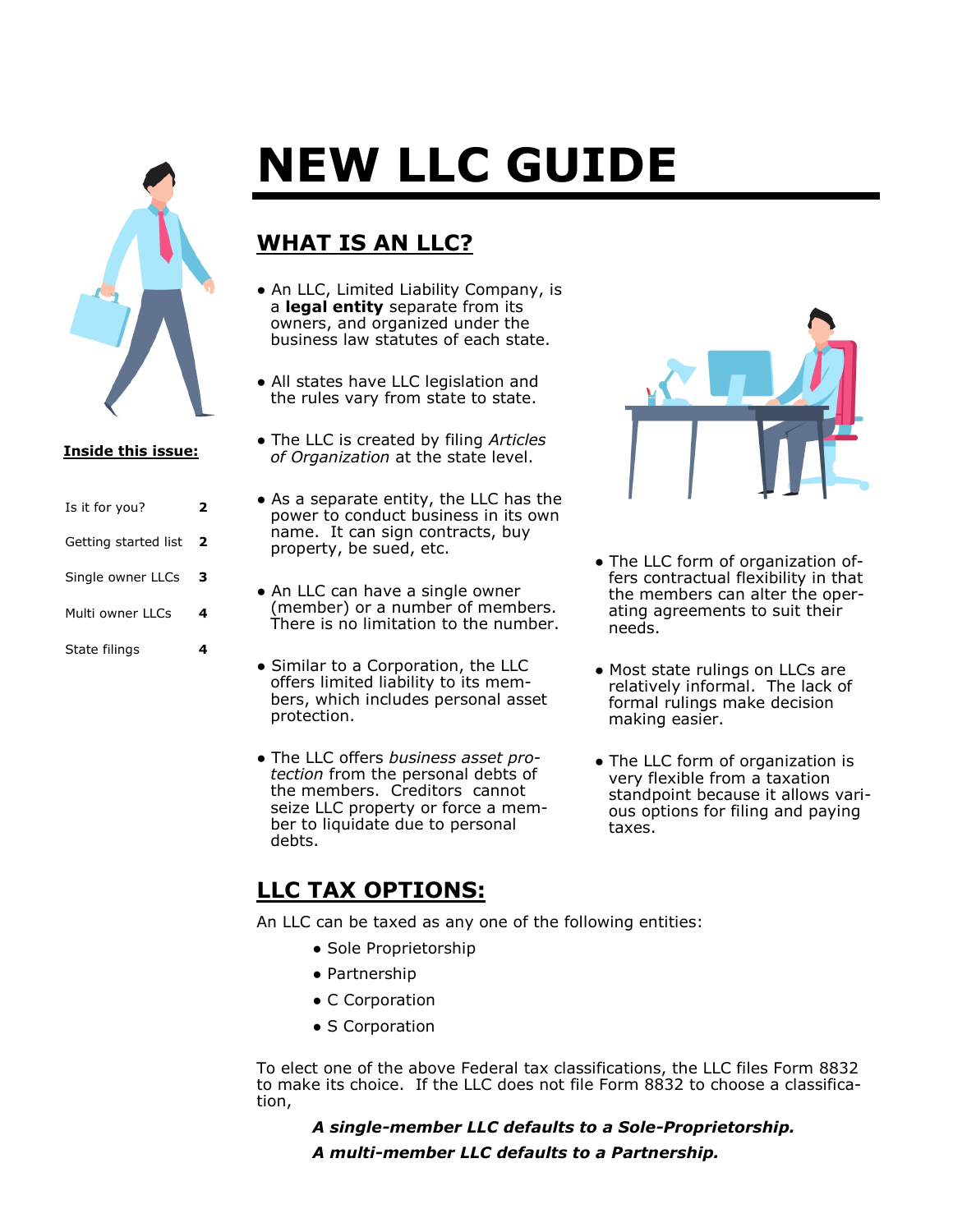# **SHOULD YOU ORGANIZE YOUR BUSINESS AS AN LLC?**



The answer is most likely **YES.** Nowhere else will you get limited liability teamed up with limited regulations and ease of operation.

The corporate form was set up for large business, and along with limited liability, comes the disadvantage of rules and complicated structure.

The Sole-Proprietorship, on the other hand, is easy to operate, but liability to the owner is unlimited.

#### **THE LLC OFFERS THE BEST OF BOTH WORLDS.**

# **GETTING STARTED CHECKLIST**

*Because the LLC is a legal entity organized on the state level, you should first research the rules regarding LLCs in your state.* 

*The website [www.findlaw.com](http://www.findlaw.com/) is an excellent source of state legal information.*



**You can use the following checklist to get started. Because the LLC is a legal entity, the help of an attorney is advised, but you can do it yourself as long as you do your research.**

- Decide on a business name for your entity. Most states require some variation of LLC to be included in the name. Check with your state for details.
- According to the laws of your state, file the *Articles of Organization* for your LLC.
- Decide which tax entity best suits your business for Federal tax purposes and file Form 8832 to *check the box*. You must stay with your initial choice for 60 months, so, choose wisely.
- Outline your rules of operation with an *Operating Agreement.* The *Operating Agreement* is generally not required for the LLC to be valid, bit it's wise to map out your intentions. Items to include are:
	- Name and address for LLC and each member
	- Registered agent
	- Management structure and operation
	- Items contributed by each member
	- Accounting method
	- Tax treatment for the LLC
	- Operating procedures
	- Appointment of officers
- Arrange a schedule for regular meetings. Not all states require meetings, but meetings help the business stay on course.
- Open a bank account. Your LLC is a separate entity, and it needs its own bank account. It needs to be separate from your personal finances.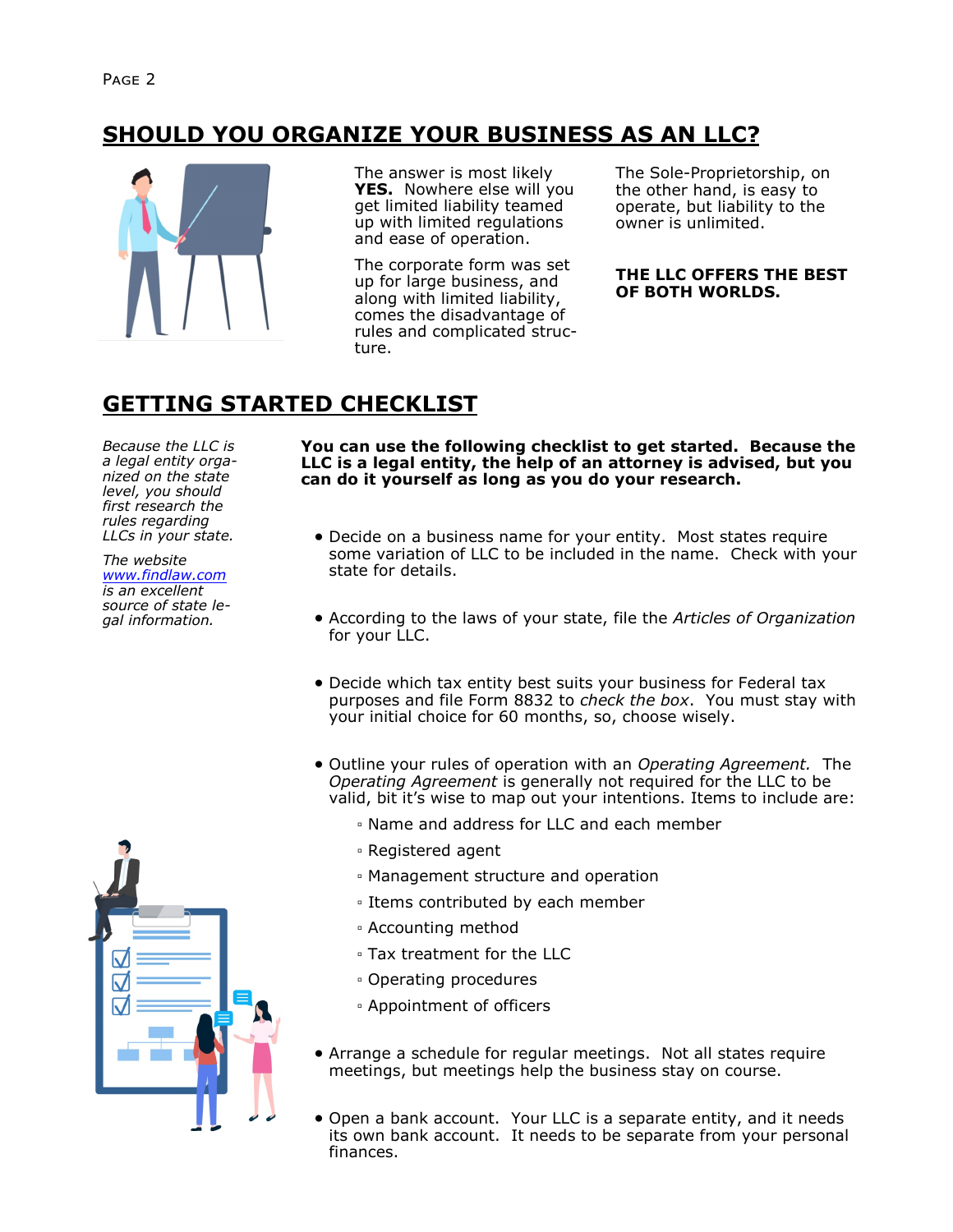# **WHICH FEDERAL ENTITY BEST SUITS YOUR LLC?**

#### **Single owner LLC: You have 3 choices ranging from simple to complex.**

# **Sole Proprietor**

# **(the default)**

- For Federal tax purposes, this is a *disregarded entity,* and no separate ID is required. However, if wages are paid, a Federal ID is needed for employment tax purposes.
- Combines ease of operation with limited liability.
- No complicated, separate tax return required – just Schedule C with Form 1040.
- The LLC owns and protects the assets of the Sole-Proprietorship.
- Sole Proprietors have greater "pass through" income because they do not have to pay themselves a wage like S-corporation owners do. As such, they might qualify for a larger Qualified Business Income (QBI) deduction.
- On the downside, the Sole-Proprietorship is subject to Self-employment tax on net business profit. As income increases, this can become costly.



# **S Corporation**

- In addition to checking the box on Form 8832, you need to file Form 2553 to elect status as an S Corporation.
- This form of organization is much more rule oriented than the Sole-Proprietor.
- The members of the LLC operated as a Corporation are employees and are paid wages. By rule, the wages need to be a fair amount for the work done.
- The S Corporation files a separate tax form, 1120S, and passes its profits through to the individual level for taxation. These profits are not subject to Social Security. Thus, high income S Corporations will be able to avoid Social Security on profits in excess of wages. *Note: the IRS is currently investigating this SE tax avoidance with a series of audits. It's very important to pay a reasonable wage.*
- The LLC filing as an S Corporation would have *business asset protection* from personal debts of the members. An S Corporation that is not an LLC would not.

# **C Corporation**

- You need to check the box on Form 8832 to elect taxation as a C Corporation.
- This business setup is designed for big business and is structured in a complicated way that requires the owner to follow many rules.
- The members of the LLC are employees and get a W-2.
- The LLC files Form 1120 and pays tax on the corporate level on the profits. When the members take the profits from the Corporation, they are taxed again as dividends. This form of business is not for everyone. Careful planning is essential.
- The LLC filing as a C Corporation would have *business asset protection* from the debts of its members. A C Corporation that is not an LLC would not. Note: Be careful not to include appreciable property in a Corporation or it will be double taxed when it is sold.
- Members who desire a benefit package might want this form of organization because the benefits can be deducted by the company, reducing Corporate tax.